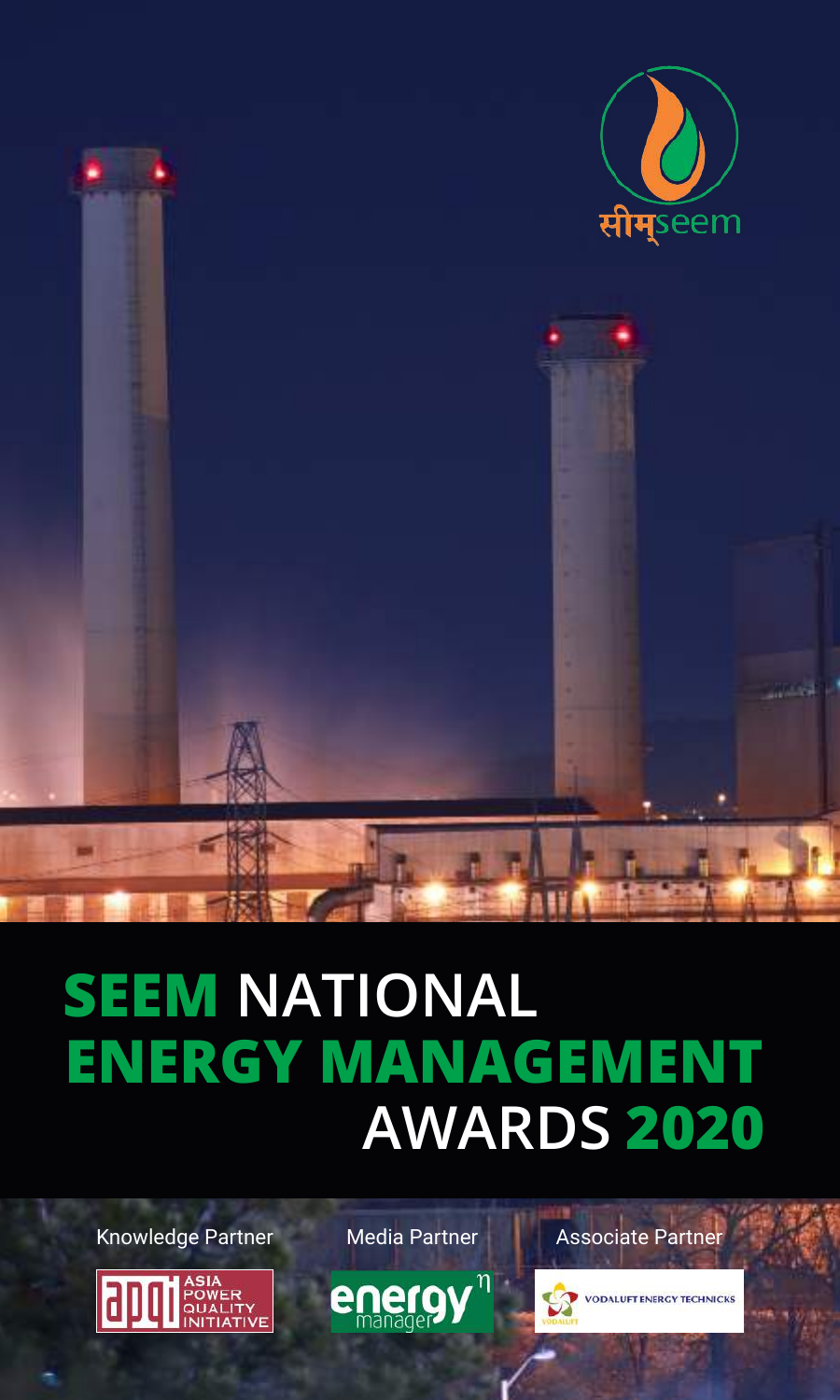

# Inspiring Energy **Efficiency**

Instituted in 2014, SEEM National Energy Management Awards recognize and support best efforts taken by various sectors for improving energy efficiency, thereby supporting India's journey towards climate change mitigation and sustainable development

> SEEM National Executive Council inivites applications for the prestigious SNEMA 2020

Unlike other awards, SNEMA do not focus on the percentage of energy saving achieved during the assessment year. Instead, systematic actions towards sustainable energy performance are considered for recognition. This approach ensures that assessment does not get skewed based on production levels.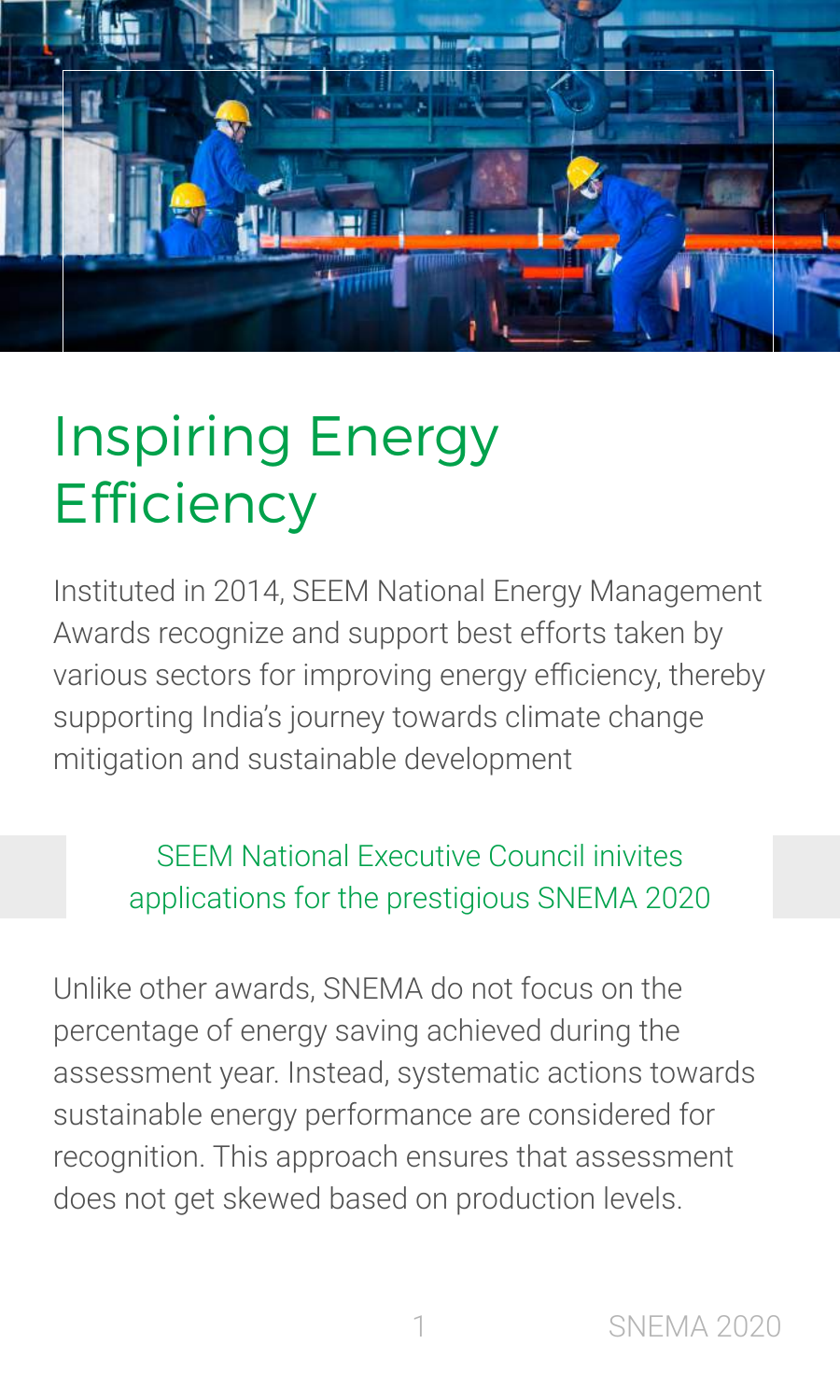# Who Can Apply?

Applications are sought for the following categories

#### $\bigcirc$ Individuals

- Certified Energy Manager
- Certified Energy Auditor

#### Award Category Best Performance Awards  $\mathbb{R}$

*Applications in the category of individuals should be made separately irrespective of the application submitted by organisations in the other categories*

#### $\overline{\bigcirc}$ ENCON Promoters

- Energy Service Companies
- NGOs
- Government agencies
- Registered trusts
- Energy audit firms etc.

 $\mathcal{Q}$ Award Category Best Performance Awards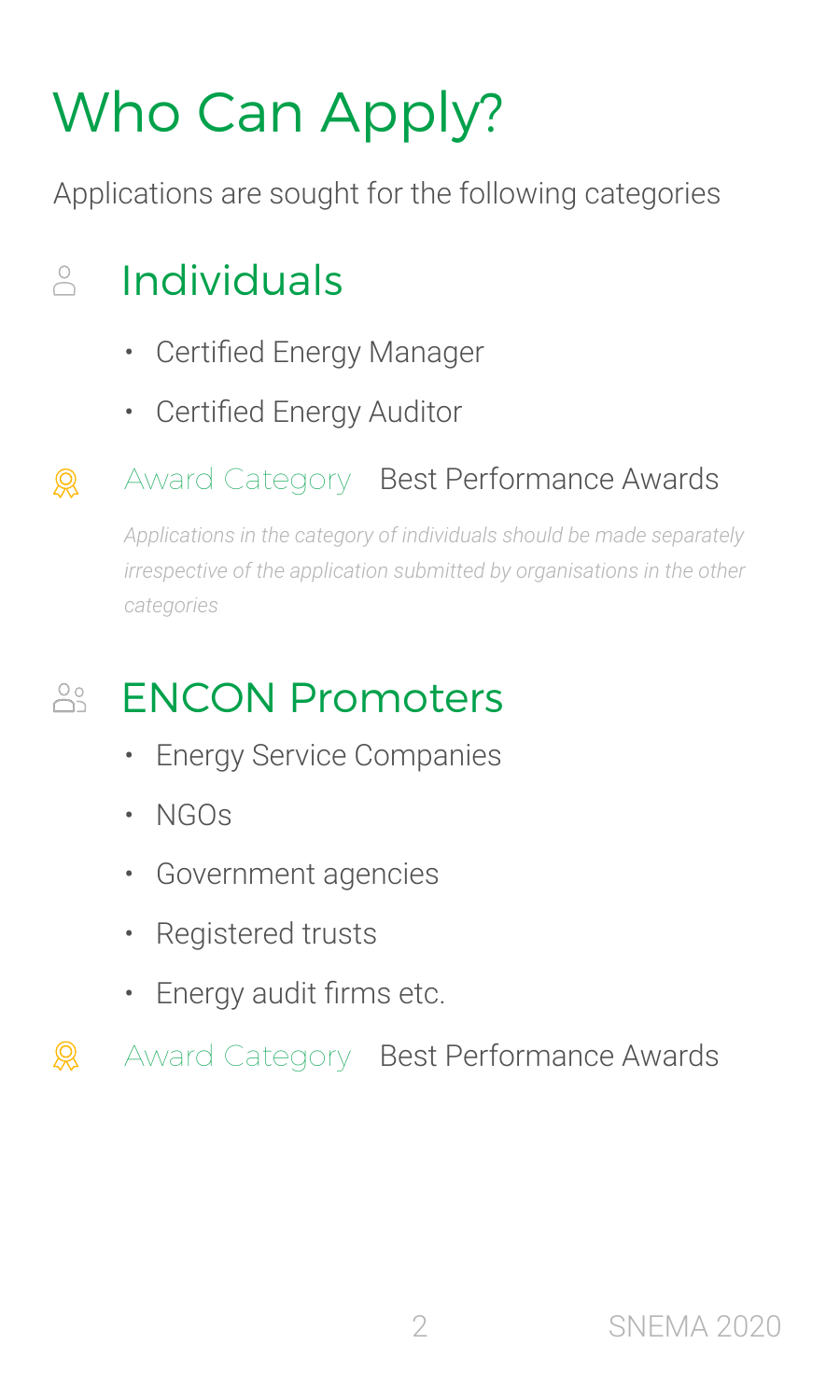# Who Can Apply?

## In Production, Manufacturing & Service Sector

### **INDUSTRIES**

- Aluminium
- Chlor Alkali
- Fertilizers
- Steel
- Textile
- Automobile
- Consumer goods
- Food processing
- Pulp & paper
- Refinery
- Sponge iron
- Thermal power plants

#### $\mathbb{R}$ Award Category Silver / Gold / Platinum

*Any industry / facility can apply in this category irrespective of size / service / product*

- Cement
- Pharma
- Petrochemicals
- Chemicals
- Glass
- Tea
- Tyre
- All others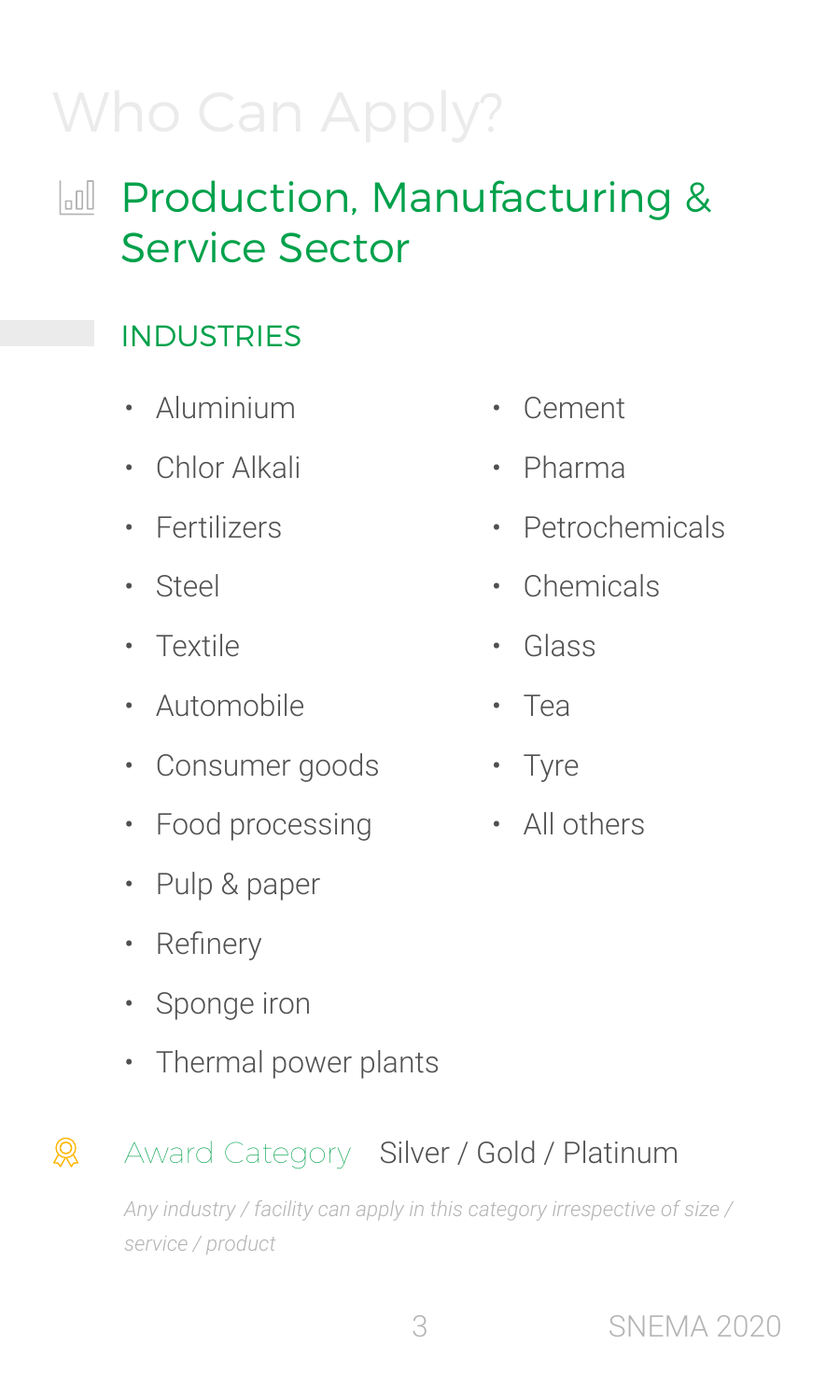# Who Can Apply?

**In Production, Manufacturing &** Service Sector

### **FACILITIES**

- Banking
- Airlines
- Railways
- IT/ITES
- Hotels
- Hospitals
- Malls

 $\mathcal{Q}$ 

- Educational Institutions
- • Business Centers
- • Prints/Visual Media etc.

#### $\mathcal{Q}$ Award Category Silver / Gold / Platinum

*Any industry / facility can apply in this category irrespective of size / service / product*

#### $\overset{\circ}{\bigcirc}$ Corporate Houses

• All Corporate or business houses in manufacturing / Services sectors

Award Category Best Performance Awards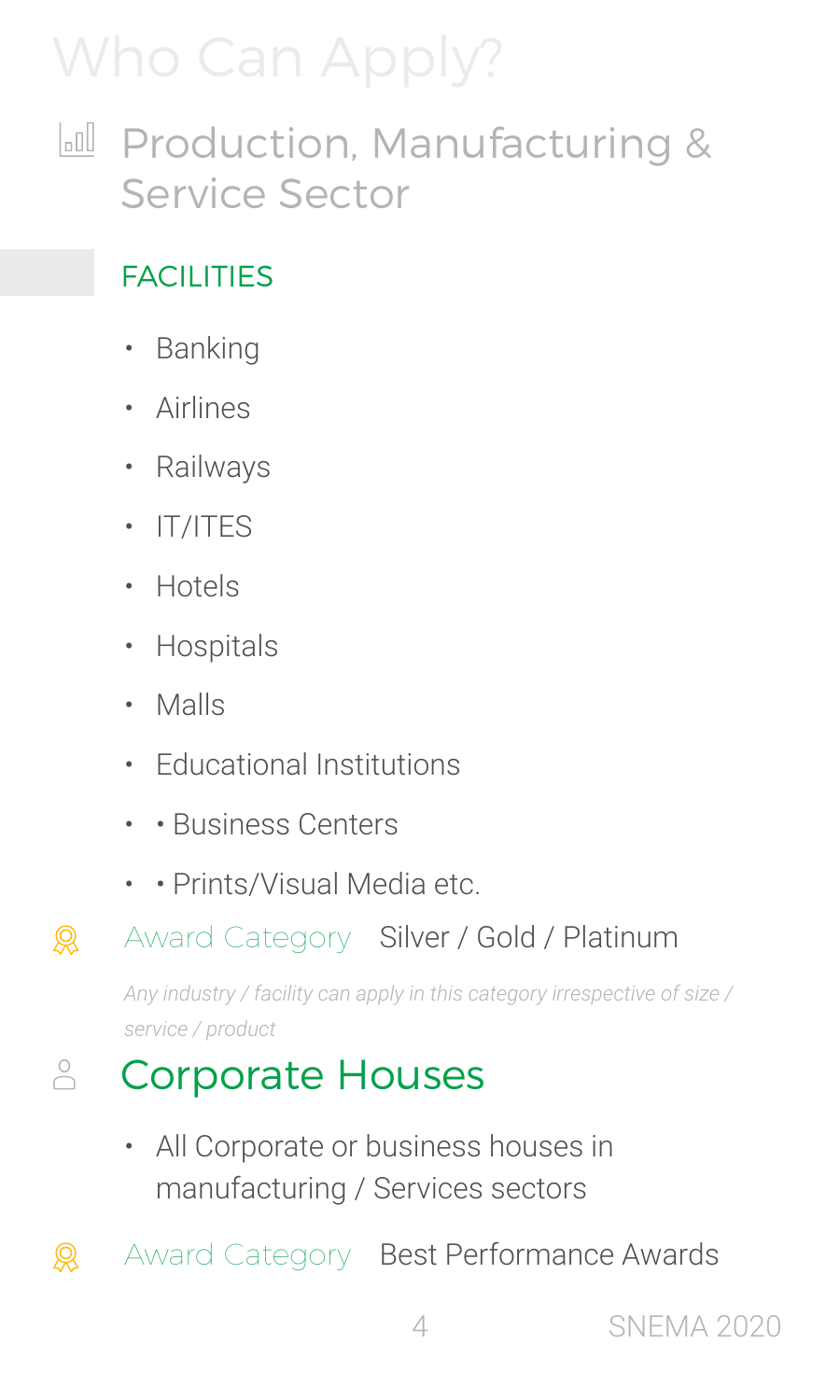# How to Apply

To apply for the awards please register in the pre-registration link for the 1st Level Assessment.

> [https://forms.gle/SNEMA2020](https://forms.gle/Khdqc39m4Jn9pDas9) P

After PRE-REGISTRATION FOR 1st LEVEL ASSESS-MENT, selected participants will be asked to submit the details for evaluation and a Unique Identification Code (UIC) will be issued

Upon receipt of the UID participants can submit all relevant documents along with application fee.

### Fee

| Corporate Houses                                     | Rs. 30,000 +18% GST   |          |
|------------------------------------------------------|-----------------------|----------|
| Industries & Facilities                              | Rs. 12500             | +18% GST |
| <b>ENCON Promoters/</b><br><b>Energy Audit Firms</b> | Rs. 5,000 +18% GST    |          |
| Individuals                                          | Rs. $2,000*$ +18% GST |          |

*\* 50% special discount in individual category for SEEM members*

Application will be considered as complete only when the application form along with mandatory enclosures and fee are received at National award secretariat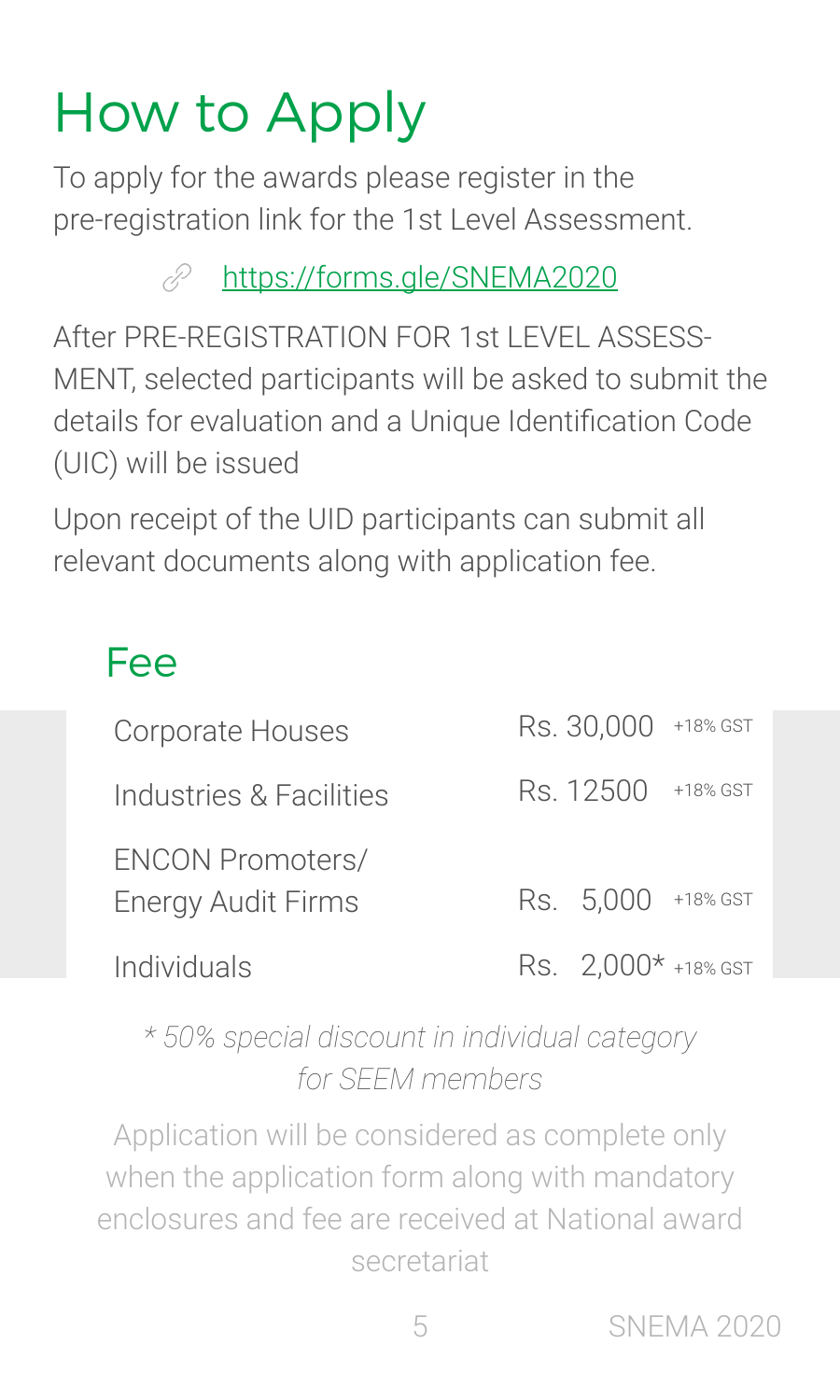## How to Apply

## Mode of Payment

- Online payment through our website
	- P [https://rzp.io/l/seem-payment](https://pages.razorpay.com/seem-payment)
- NEFT / RTGS Transfer to
- Acc. Name : Society of Energy Engineers and Managers Bank Name : State Bank of India Branch Name : Kannammoola A/c No.: 37048528759 IFSC Code. : SBIN0008293 Branc Code: 8293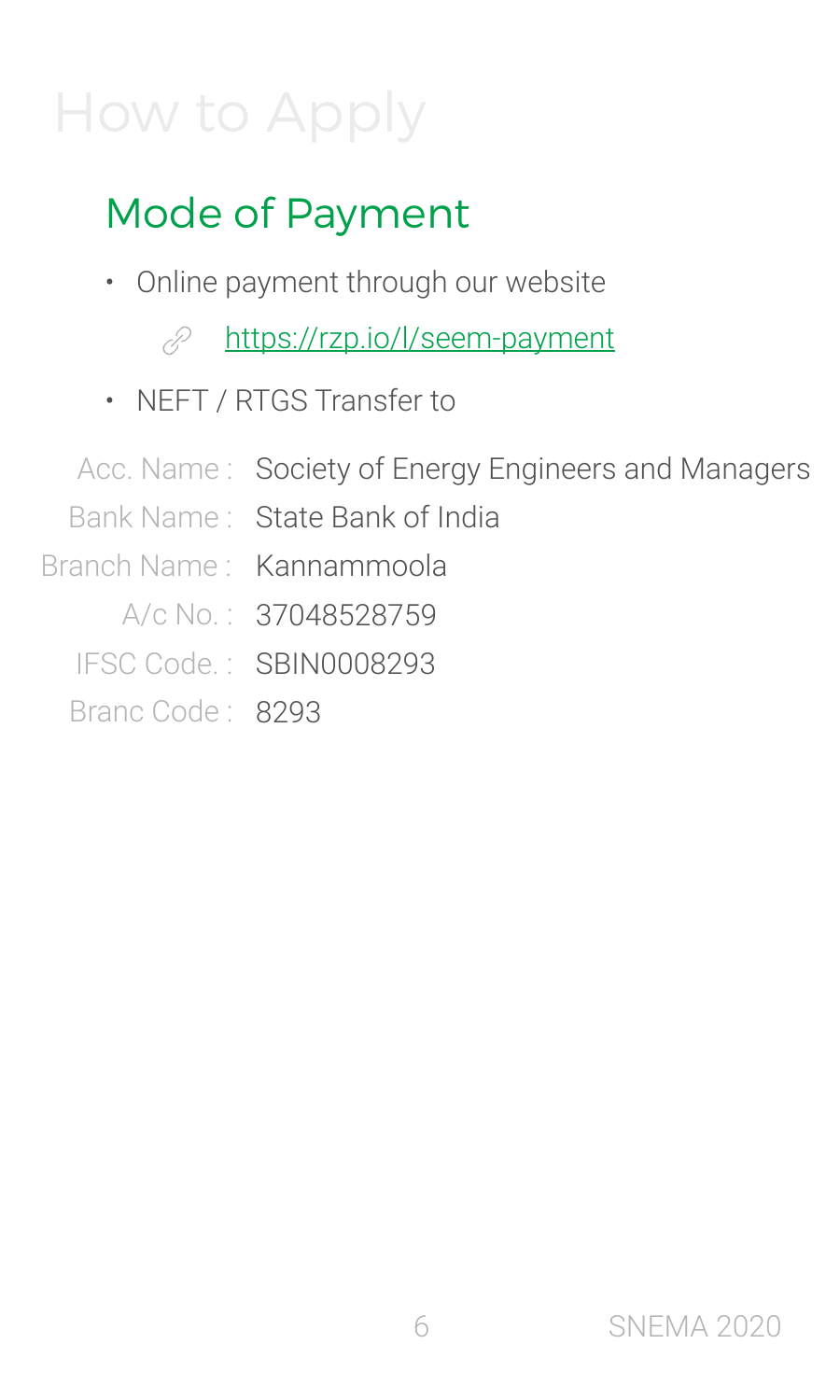## How to Apply

## Processing of Applications

- Processing of the applications will be start Soon
- Applications will be reviewed by a jury comprised of eminent experts in the Indian Energy Sector.
- Clarifications / Validations by the jury could be part of the review process.
- Tentative date for Award function is on March IInd week.

All queries can mailed to :

 $\boxtimes$  [awards@seemindia.org](mailto:awards%40seemindia.org?subject=Query%20about%20SNEMA%2018)

*addressing Mr. Jayakumar Nair (Chairman - SNEMA & Vice president-SEEM - SEEM)*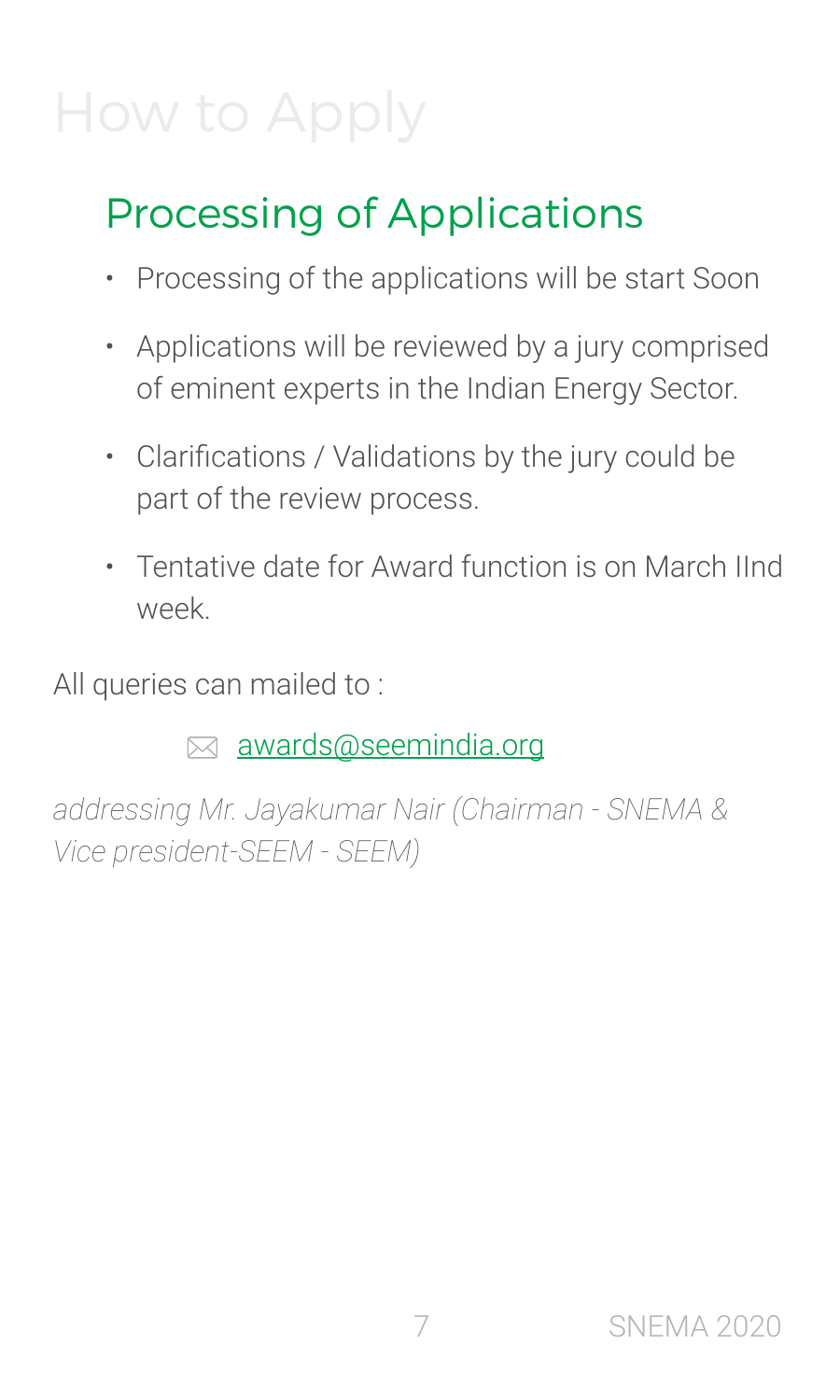

SEEM, the professional body of certified energy professionals in India, supports the country's energy efficiency movement since its inception. Being the largest group of Certified Energy Auditors & Certified Energy Managers in India, Our members tirelessly support the cause of energy efficiency in the country directly and indirectly.



### SNEMA Highlights

8 SNEMA 2020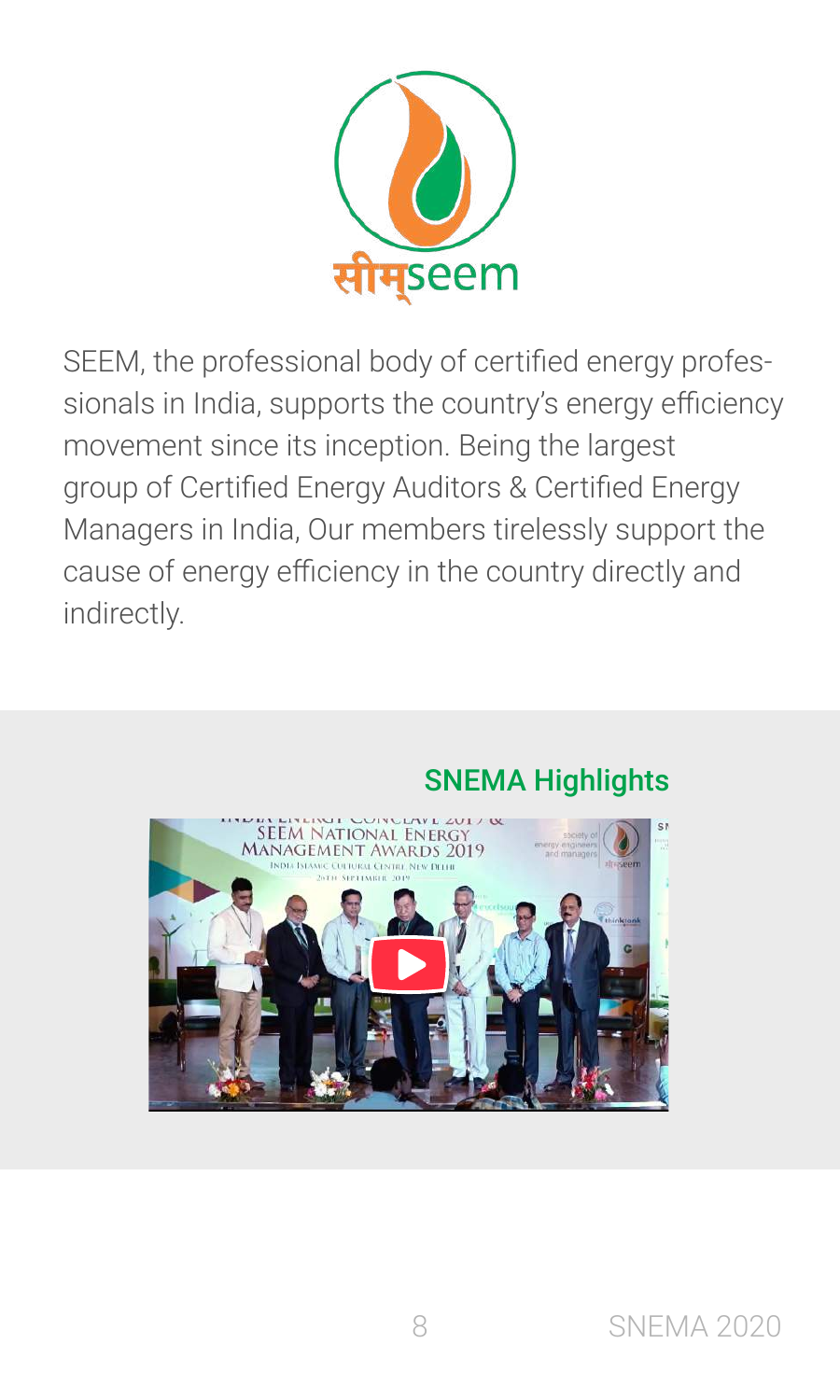

### SNEMA Awards - Past Events Highlights











### 9 SNEMA 2020